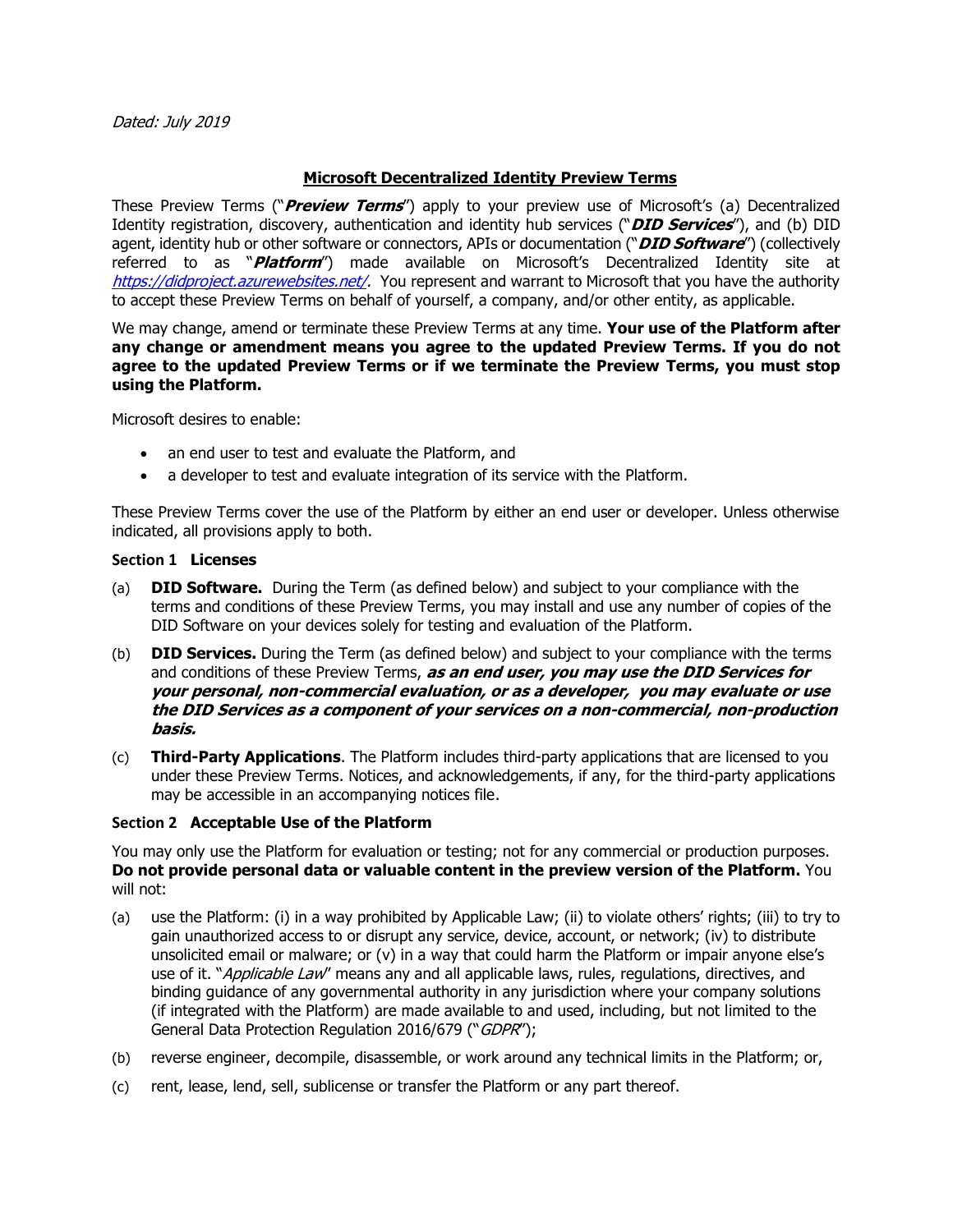#### **Section 3 Preview Status**

The Platform is in preview and only available for a limited time and with limited functionality. Previews may employ lesser or different privacy and security measures than those typically present in a generally available online service.

- (a) Updates. Microsoft may update the Platform at any time, without advance notice, and such updates may introduce breaking changes to prototypes, which Microsoft is not responsible for providing a fix. Updates may also result in deleting of your test data, and/or changing the Platform and its functionality.
- (b) No Service Level Agreement (SLA). There is no SLA provided for the Platform. The Platform may experience interruptions and downtime during which you may not be able to access data or other functionality.
- (c) No Support. Microsoft has no obligation to provide any support services for the Platform.

You are solely responsible for determining the appropriateness of using preview services and assume all risks associated with using this version of the Platform, including but not limited to risks and costs of program errors, compliance with Applicable Laws, damage to or loss of data, programs or equipment, and unavailability or interruption of operations.

## **Section 4 Reservation and Scope of Rights**

Except for your limited use and access rights to the Platform as set forth in these Preview Terms, Microsoft reserves all other rights not expressly granted herein. No additional rights (including implied licenses, rights or covenants) are granted by implication, estoppel or otherwise. For example, Microsoft does not grant you any license or rights to use any data, software programs or services, or to any related or enabling technologies that may be necessary to use such data, software programs or services. For clarity, any license or other terms associated with any data, software programs or services that access or use the Platform shall not be binding on Microsoft.

## **Section 5 Technical Services, Ownership, License and Background IP**

- (a) Microsoft may, but is not obligated to, provide the you with certain technical services in relation to the Platform, which may consist of, but are not limited to, solution assessment, performance tuning/troubleshooting, training/knowledge transfer, code review, deployment review, operational readiness assessment, security/monitoring/auditing health checks and/or a proof-of-concept or pilot solution ("Technical Services"). The Technical Services include any related oral or written communications and materials ("Microsoft Materials"). Any code and code deliverables created through the Technical Services, by Microsoft or jointly with you will be deemed "Microsoft Materials."
- (b) Microsoft grants you a license to the Microsoft Materials for its internal business purposes, solely in connection with its use of the Platform, with the understanding that the Materials are not intended for use in a production environment. All Materials will be deemed part of the Platform and subject to the terms herein applicable to the Platform.
- (c) As between you and Microsoft, all Microsoft Materials created or provided as part of the Technical Services shall be owned by Microsoft, including any intellectual property rights thereto, subject to any underlying rights in your content included in or necessary to the use of the Microsoft Materials ("Background IP"), if any. If you provide Microsoft with any code, in any format, such code will be deemed Background IP. With respect to Background IP, you grant Microsoft a worldwide, nonexclusive, fully-sublicensable, irrevocable, royalty-free and fully-paid-up perpetual license to copy, reproduce, make, use, have made, sell, offer to sell, import, market, distribute, publicly perform and publicly display such Background IP, without restriction as to scope of use, market or licensing, and without any approval or accounting rights whatsoever. Under the same terms, Microsoft may, and may sublicense rights to, create modifications to and derivative works from the Background IP, and use the Background IP as an underlying work in such modifications and derivative works. In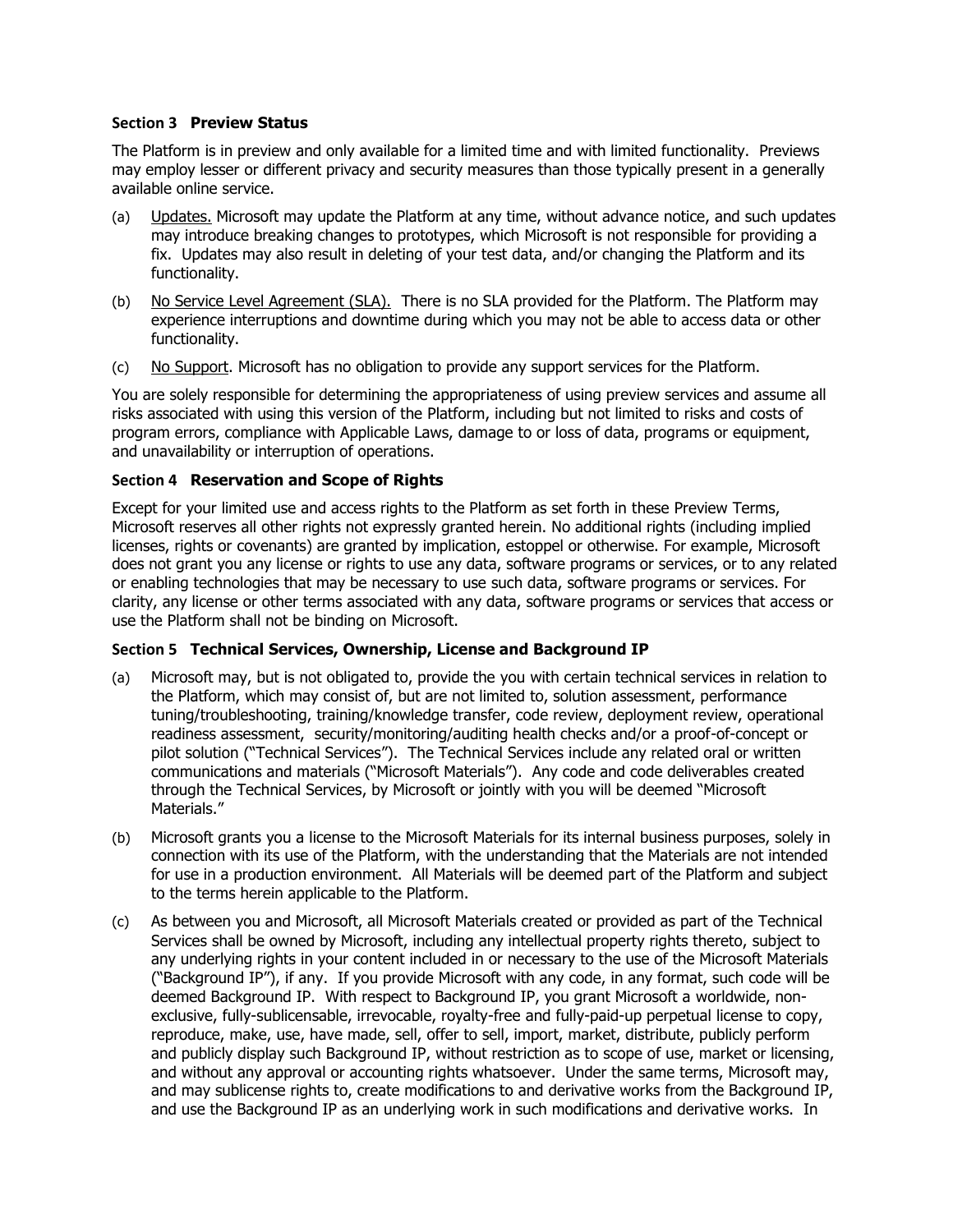such event, Microsoft or its licensees shall own all intellectual property rights to such modifications or derivatives.

#### **Section 6 Input/No Joint Development**

- (a) We encourage you to provide Microsoft with input on your experience with the Platform, but you are not required to do so. This is not a joint development project and there will be no creation of joint intellectual property rights under these Preview Terms.
- (b) All discussions, cooperation, and information sharing, including features, insights, suggestions, comments, know-how and feedback arising between you, your agents/contractors and Microsoft that relate to the current or future versions of the Platform ("**Input**") is and will be given entirely voluntarily, and may not be used so as to block the use, development or deployment of the current or future versions of the Platform. You further agree to make no claim of ownership or exclusive license to the Platform or any modification to or derivative work therefrom. As to such Input, you grant Microsoft a worldwide, non-exclusive, fully-sublicensable, irrevocable, royalty-free and fullypaid-up perpetual license to Microsoft without charge, any rights needed under your intellectual property rights, to use, share and commercialize any Input about the Platform you give us in any way and for any purpose. You will not give Input that is subject to a license that requires Microsoft to license its software or documentation or provide its services to third parties because we include your Input in them. These rights survive any termination or expiration of these Preview Terms.
- (c) Do not provide Microsoft your or your company's sensitive or confidential information as Input. All such information or materials you provide will be deemed non-confidential, unless agreed otherwise in writing.

#### **Section 7 Data Collection and Protection**

- (a) **Data provided to the Platform.**
	- **(i) Due to the preview nature of the Platform, you should not use the Platform to process Personal Data or other data that is subject to legal or regulatory compliance requirements**. "Personal Data" means any information relating to an identified or identifiable natural person, and or personal content (i.e., photographs, audio clips, etc.). An identifiable natural person is one who can be identified, directly or indirectly, in particular by reference to an identifier such as, but not limited to, a name, an identification number, location data, an online identifier or to one or more factors specific to the physical, physiological, genetic, mental, economic, cultural or social identity of that natural person.
	- **(ii)** Platform collects connectivity and configuration information about uses of devices, processes and the Platform, which is sent to a service operated by Microsoft. Microsoft may use this information to provide new products and services and to improve Microsoft's existing products and services. Some features in the DID Software may enable data collection from users of the applications that access or use the DID Software. You can learn more about Microsoft's data collection and use in the Microsoft Privacy Statement at [https://go.microsoft.com/fwlink/?LinkId=512132.](https://go.microsoft.com/fwlink/?LinkId=512132)

## (b) **As a Developer.**

- **(i)** You and your agents bear sole responsibility for any and all Data used in connection with your use of the Platform, including without limitation, taking the steps necessary to back up such Data, software programs or services.
- **(ii)** If you use or configure the DID Services to enable data collection from end users, you must (a) comply with all Applicable Law(s) (as defined above and where applicable); and (b) obtain sufficient authorization from the persons providing the information to permit the processing of the information by Microsoft, its affiliates, subsidiaries, and service providers (collectively "Microsoft Parties") as contemplated by these Preview Terms, including (i) transfer of the information to the Microsoft Parties for their processing; and (ii) processing of the information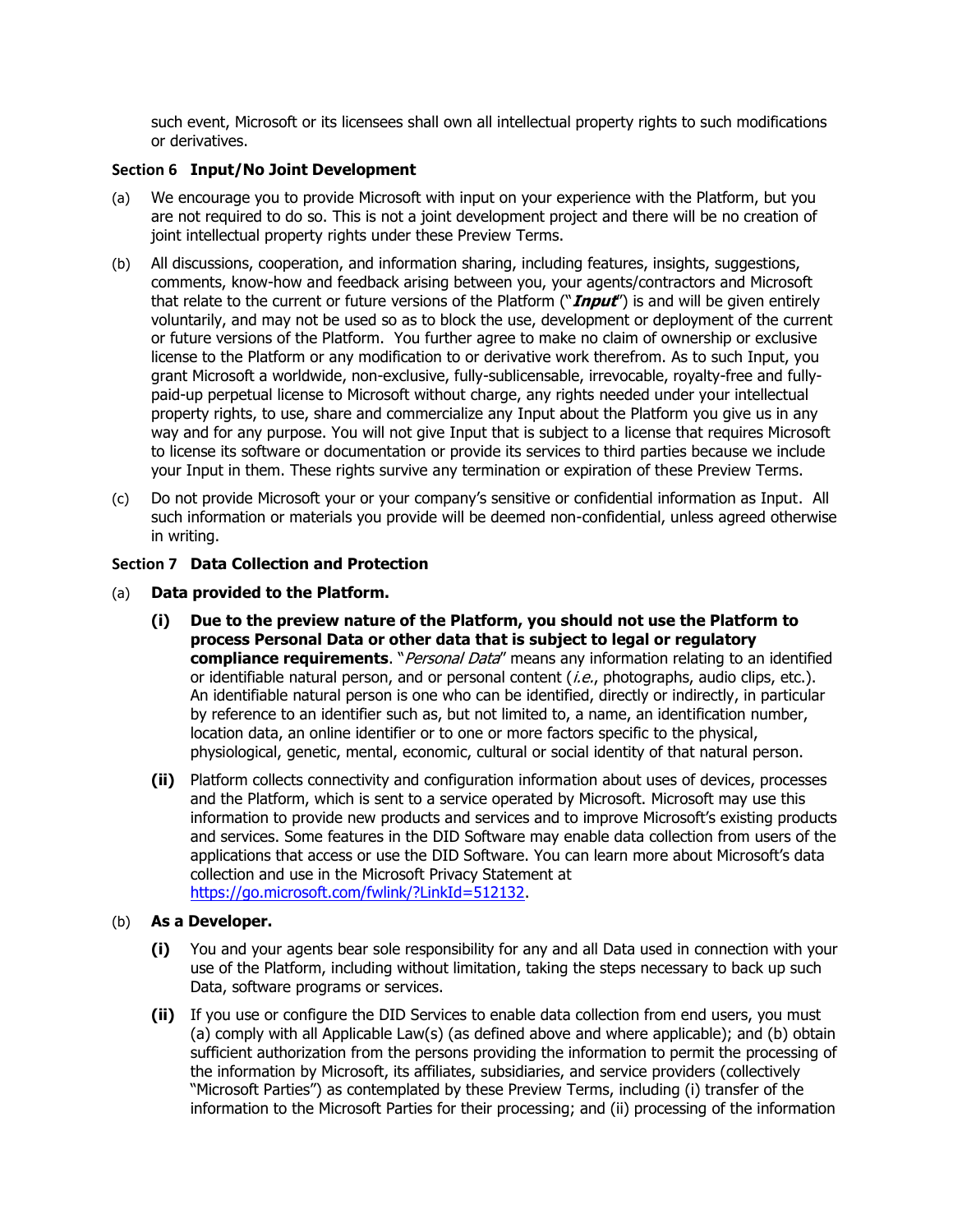outside the jurisdiction in which the information is provided to you, such as storage and other processing in the United States.

(c) **You and Microsoft are independent.** Nothing in these Preview Terms shall be construed as creating a joint controller or processor-subprocessor relationship between you and Microsoft.

## **Section 8 Term and Termination.**

- (a) **Term.** The term of these Preview Terms ("**Term**") begins on the date you download or use any component of the Platform and terminates on the earlier of: (i) fifteen (15) days following first availability of a commercial release of the Platform, or, (ii) upon termination by Microsoft at its convenience or due to your breach, which termination shall be effective upon notice. Microsoft may extend these Preview Terms in its discretion. Sections 4, 5, 6, and 8 through 14 will survive any termination or expiration.
- (b) **Suspension or Cancellation**. Microsoft may determine in its sole discretion to suspend or cancel the availability to you of all or any part of the Platform, including without limitation if Microsoft determines in its sole discretion that doing so is reasonably necessary in order to avoid liability by Microsoft to any third party or governmental entity for the infringement of any right or the violation of any Applicable Law, and Microsoft shall have no liability to you or any party related to you in such case.

**Section 9 <b>Export Restrictions**. You must comply with all domestic and international export laws and regulations that apply to Platform, which include restrictions on destinations, end users, and end use. For further information on export restrictions, visit [http://aka.ms/exporting.](http://aka.ms/exporting)

# **Section 10 Disclaimer of Warranty**.

**WE PROVIDE THE PLATFORM "AS IS," "WITH ALL FAULTS" AND "AS AVAILABLE," AND ASSUME NO RISK OR LIABILITY IN THE YOUR USE OF THE PLATFORM. EXCEPT TO THE EXTENT PROHIBITED BY APPLICABLE LAWS, MICROSOFT DISCLAIMS ANY AND ALL REPRESENTATIONS OR WARRANTIES, EXPRESS, STATUTORY AND IMPLIED; INCLUDING WITHOUT LIMITATION, REPRESENTATIONS OR WARRANTIES: (A) OF MERCHANTABILITY, FITNESS FOR A PARTICULAR PURPOSE, WORKMANLIKE EFFORT, ACCURACY, AND NON-INFRINGEMENT; (B) ARISING THROUGH COURSE OF DEALING OR USAGE OF TRADE; AND, (C) THAT ACCESS TO OR USE OF THE PLATFORM WILL FUNCTION AS DESCRIBED, WILL BE UNINTERRUPTED OR ERROR-FREE, SECURE OR THAT YOUR USE OF THE PLATFORM WILL BE RELIABLE AND ACCURATE, INCLUDING WITHOUT LIMITATION STORING, READING, UPDATING OR DELETING THE DATA. NO ORAL OR WRITTEN STATEMENT MADE TO YOU, OR YOUR AGENTS, IN THE CONTEXT OF PROVIDING THE PLATFORM SHALL CREATE ANY WARRANTY THAT HAS BEEN EXPRESSLY DISCLAIMED IN THESE PREVIEW TERMS**.

## **Section 11 LIMITATION OF LIABILITY**

**TO THE MAXIMUM EXTENT PERMITTED BY APPLICABLE LAWS, IN NO EVENT SHALL MICROSOFT BE LIABLE FOR ANY DAMAGES, INCLUDING WITHOUT LIMITATION ANY DIRECT, INDIRECT, CONSEQUENTIAL, SPECIAL, INCIDENTAL, EXEMPLARY, OR PUNITIVE DAMAGES (INCLUDING BUT NOT LIMITED TO DAMAGES FOR LOST PROFITS, LOSS OF DATA OR OTHER INFORMATION, USE, GOODWILL) ARISING OUT OF, BASED ON, OR RESULTING FROM THESE PREVIEW TERMS OR THE YOUR USE OF THE PLATFORM, INCLUDING WITHOUT LIMITATION, ANY DAMAGES RESULTING FROM: (A) USE OR INABILITY TO USE THE PLATFORM; (B) COST OF PROCUREMENT OF SUBSTITUTE GOODS, DATA, SOFTWARE PROGRAMS OR SERVICES; (C) UNAUTHORIZED ACCESS TO OR USE OF, OR ANY ALTERATION, CORRUPTION, DELETION, DAMAGE OR LOSS OF, THE DATA, OR ANY OTHER DATA, SOFTWARE PROGRAMS OR SERVICES USED IN CONNECTION WITH THE PLATFORM; (D) FAILURE TO PROVIDE ACCURATE INFORMATION; (E) VIRUSES OR OTHER DISABLING FEATURES THAT AFFECT THE YOUR ACCESS OR USE OF THE PLATFORM OR THAT ARE TRANSFERRED TO YOU (OR YOUR AGENTS) THROUGH THE PLATFORM; (F)**